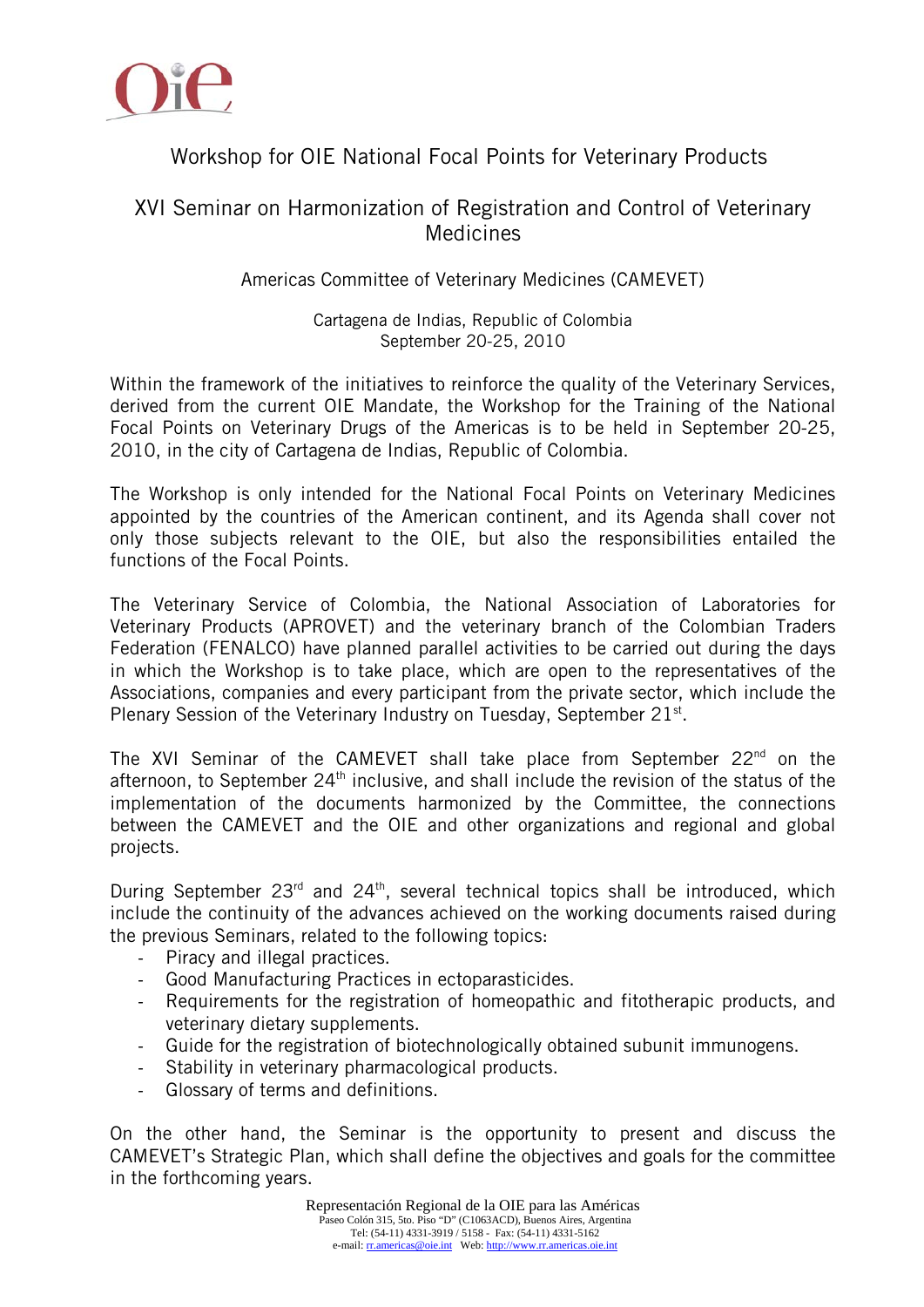

Finally, the US Food and Drug Administration and the US Department of Agriculture have scheduled a technical workshop for September the  $25<sup>th</sup>$ , which includes several topics of interest to the attendees.

The forthcoming announcements, the updating of the preliminary agenda and the information regarding the location of the event shall be available in the Regional Representation for the Americas website, www.rr-americas.oie.int, and the Colombian Agriculture and Livestock Institute webpage, http://www.ica.gov.co.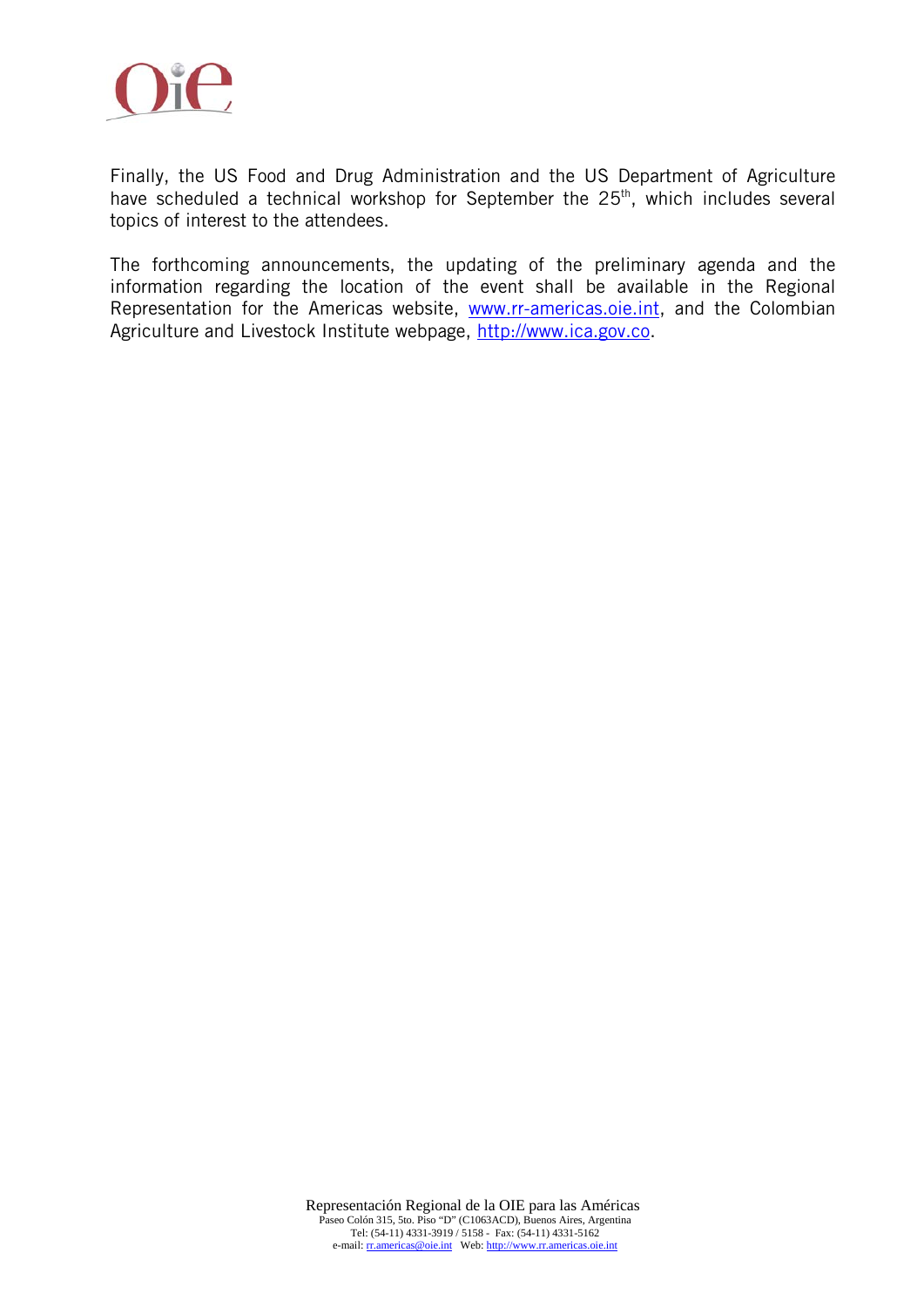

# Draft Agenda

# Workshop for OIE National Focal Points for Veterinary Products

## XVI Seminar on Harmonization of Registration and Control of Veterinary Medicines Americas Committee of Veterinary Medicines (CAMEVET)

Cartagena de Indias, Republic of Colombia September 20 – 25, 2010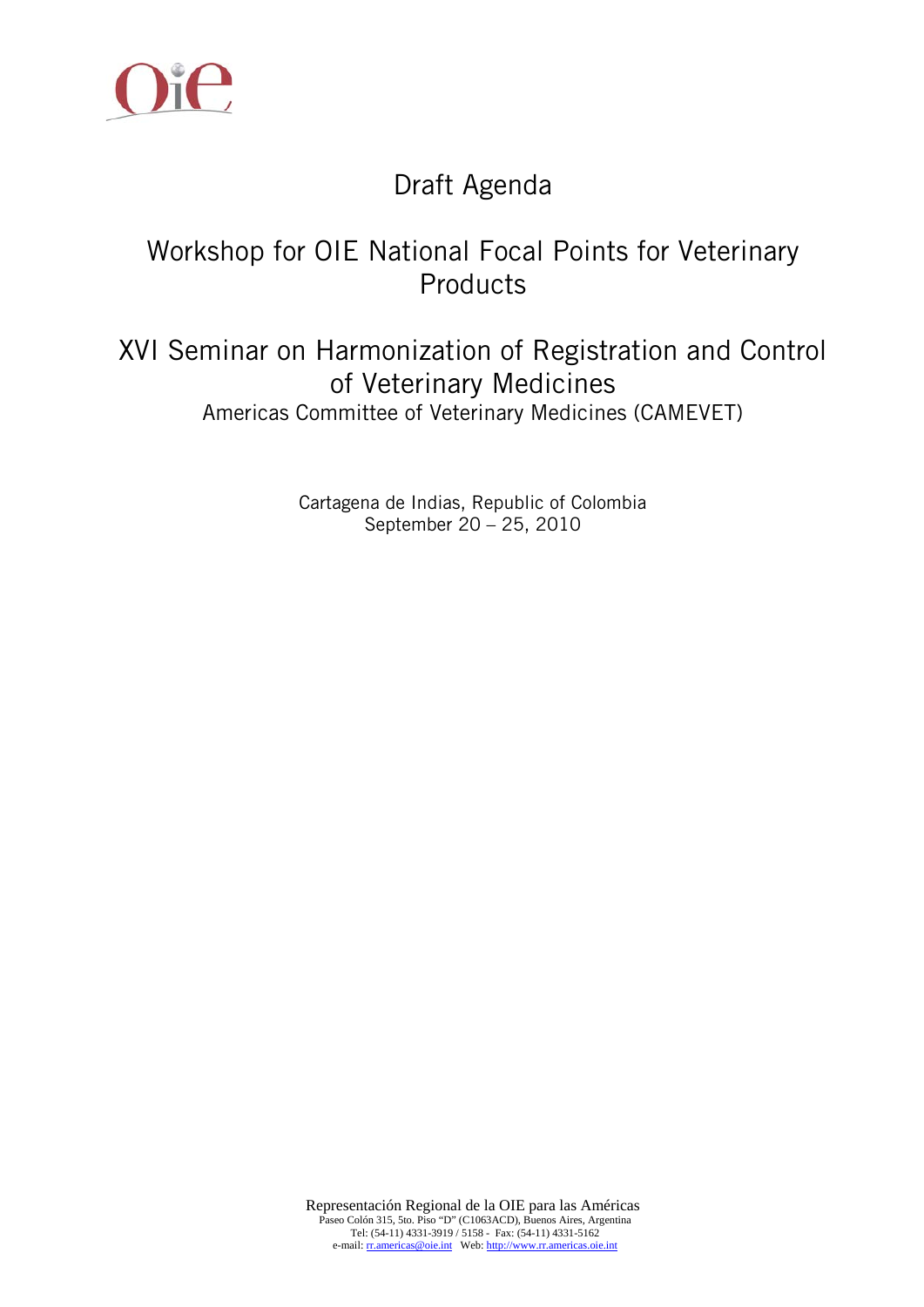

## **Workshop for OIE National Focal Points for Veterinary Products Cartagena de Indias, Colombia, 20 – 22 September 2010**

| Day 1: Monday 20 September 2010 |                                                                                                                                                                                                                                                 |                                                                    |                                                                                 |
|---------------------------------|-------------------------------------------------------------------------------------------------------------------------------------------------------------------------------------------------------------------------------------------------|--------------------------------------------------------------------|---------------------------------------------------------------------------------|
| Time                            | <b>Theme</b>                                                                                                                                                                                                                                    | Duration                                                           | Speaker                                                                         |
| 08:00-09:00                     | <b>Registration of participants</b>                                                                                                                                                                                                             |                                                                    |                                                                                 |
| 09:00-09:30                     |                                                                                                                                                                                                                                                 | 30 min                                                             | Delegate of<br>Colombia - Dr.<br>Caicedo Lince<br>Dr. L. Barcos -<br><b>OIE</b> |
| 09:30-10:30                     |                                                                                                                                                                                                                                                 | 60 min                                                             | Dr. E. Erlacher<br>Vindel                                                       |
| 10:30-11:00                     | Morning break - Coffee/Tea                                                                                                                                                                                                                      |                                                                    |                                                                                 |
| 11:00-11:20                     |                                                                                                                                                                                                                                                 | 20 min                                                             | Dr. J. Oreamuno<br>Toledo                                                       |
| 11:20-11:30                     |                                                                                                                                                                                                                                                 | 10 min                                                             | Dr. L. Barcos                                                                   |
| 11:30-11:50                     | Good governance and the evaluation of Veterinary Services<br>$\circ$                                                                                                                                                                            | 20 min                                                             | Dr. L. Barcos                                                                   |
| 11:50-12:00                     | $\circ$                                                                                                                                                                                                                                         | 10 min                                                             | Dr. L. Barcos                                                                   |
| 12:00-13:30                     | Lunch                                                                                                                                                                                                                                           |                                                                    |                                                                                 |
| 13:30-14:00                     | OIE Activities Linked to Veterinary Products                                                                                                                                                                                                    |                                                                    |                                                                                 |
|                                 | The OIE Manual of Diagnostic Tests and Vaccines for Terrestrial Animals<br>$\circ$                                                                                                                                                              | 30 min                                                             | Dr. M. Minassian                                                                |
| 14:00-14:20                     | $\circ$                                                                                                                                                                                                                                         | 20 min                                                             | Dr. M. Minassian                                                                |
| 14:20-14:40                     | OIE Procedure for the validation and certification of diagnostic assays<br>$\circ$                                                                                                                                                              | 20 min                                                             | Dr. M. Minassian                                                                |
| 14:40-15:00                     |                                                                                                                                                                                                                                                 | 20 min                                                             |                                                                                 |
| 15:00-15:30                     | Afternoon Break - Coffee/Tea                                                                                                                                                                                                                    |                                                                    |                                                                                 |
| 15:30-16:10                     | Overview of Existing Structures Relevant for Veterinary Products<br>International structures<br>$\circ$<br>VICH (description and expectation on the activities of focal points)<br>CODEX (CCRVDF, Codex Task Force on Antimicrobial Resistance) | 20 min<br>20 min                                                   | $PaD + FDA$<br>G. Moulin                                                        |
| 16:10-16:50                     | Regional/structures                                                                                                                                                                                                                             | $10 \text{ min}$<br>$10 \text{ min}$<br>$10 \text{ min}$<br>10 min | G. Moulin<br>C. Lambert<br>M.Minassian<br>TBD                                   |
| 16:50-17:10                     | $\circ$                                                                                                                                                                                                                                         | 20 min                                                             | <b>TBD</b>                                                                      |
| 17:10-17:20                     |                                                                                                                                                                                                                                                 | $10 \text{ min}$                                                   |                                                                                 |
| 20:00                           | Official Dinner or Cocktail (to be confirmed)                                                                                                                                                                                                   |                                                                    |                                                                                 |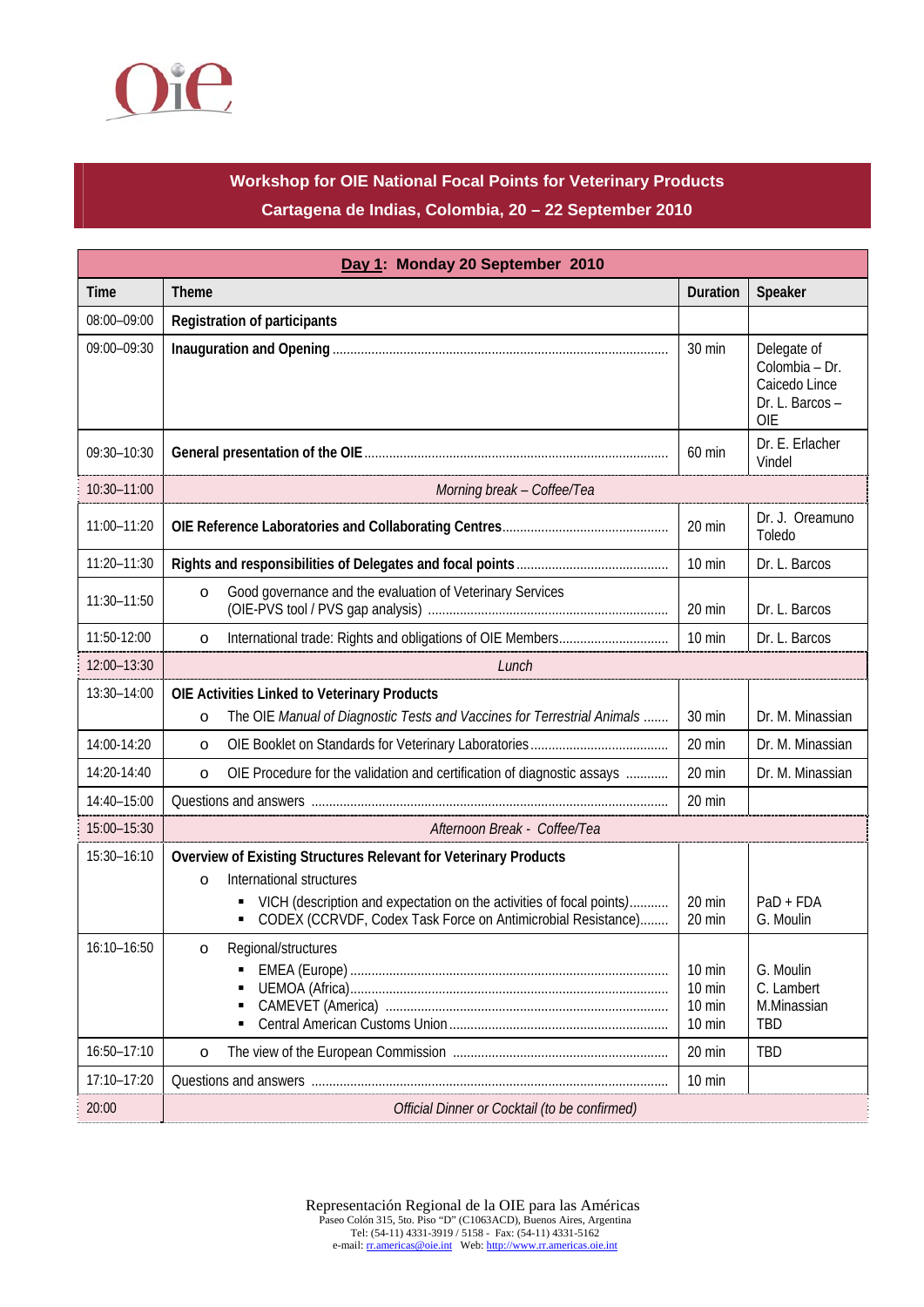

| Day 2: Tuesday 21 September 2010 |                                                                                                                                                                                                                                                                                                                            |                                                                                                             |                                           |
|----------------------------------|----------------------------------------------------------------------------------------------------------------------------------------------------------------------------------------------------------------------------------------------------------------------------------------------------------------------------|-------------------------------------------------------------------------------------------------------------|-------------------------------------------|
| <b>Time</b>                      | <b>Theme</b>                                                                                                                                                                                                                                                                                                               | Duration                                                                                                    | Speaker                                   |
| 09:00-09:20                      | TORs and expected actions of OIE focal points on veterinary products                                                                                                                                                                                                                                                       | 20 min                                                                                                      | E. Erlacher Vindel                        |
| 09:20-10:20                      | Areas of interest of focal points on veterinary products<br>Antimicrobials (existing chapters, collaboration with WHO, etc)<br>$\blacksquare$<br>٠                                                                                                                                                                         | 30 min<br>$10 \text{ min}$<br>20 min                                                                        | G. Moulin<br>P. Dehaumont<br>P. Dehaumont |
| 10:20-10:30                      |                                                                                                                                                                                                                                                                                                                            | 10 min                                                                                                      |                                           |
| 10:30-11:00                      | Morning break - Coffee/Tea                                                                                                                                                                                                                                                                                                 |                                                                                                             |                                           |
| 11:00-12:00<br>12:00-12:30       | Modalities (authorisation process, surveillance, distribution, control)<br>Assessment and authorisation of Veterinary Products<br>$\circ$<br>Marketing authorisation and assessment procedures<br>Surveillance<br>$\circ$<br>Control laboratories (Quality/residues/antimicrobial resistance partly<br>$\blacksquare$<br>٠ | 10 min<br>10 min<br>10 min<br>10 min<br>10 min<br>10 min<br>10 <sub>min</sub><br>10 min<br>$10 \text{ min}$ | P. Dehaumont<br>G. Moulin<br>C. Lambert   |
| 12:30-14:00                      | Lunch                                                                                                                                                                                                                                                                                                                      |                                                                                                             |                                           |
| 14:00-14:20                      | $\circ$                                                                                                                                                                                                                                                                                                                    | 20 min                                                                                                      | C. Lambert                                |
| 14:20-15:00                      | Inspection<br>$\circ$                                                                                                                                                                                                                                                                                                      | $10 \text{ min}$<br>10 min<br>5 min<br>5 min<br>10 min                                                      | P. Dehaumont                              |
| 15:00-15:30                      | Introduction to the working sessions<br>Need for a good governance regarding Veterinary Medicinal Products<br>$\circ$<br>$\circ$                                                                                                                                                                                           | 30 min                                                                                                      | P. Dehaumont                              |

| Day 3: Wednesday 22 September 2010 |                            |                   |                    |
|------------------------------------|----------------------------|-------------------|--------------------|
| Time                               | Theme                      | Duration          | <b>Speaker</b>     |
| 09:00-10:30                        |                            | 90 min            | Each rapporteur    |
| $\frac{1}{2}$ 10:30-11:00          | Morning break – Coffee/Tea |                   |                    |
| 11:00-12:00                        |                            | 60 min            | F. Frlacher Vindel |
| 12:00-12:30                        |                            | 30 <sub>min</sub> | Dr. Luis Barcos    |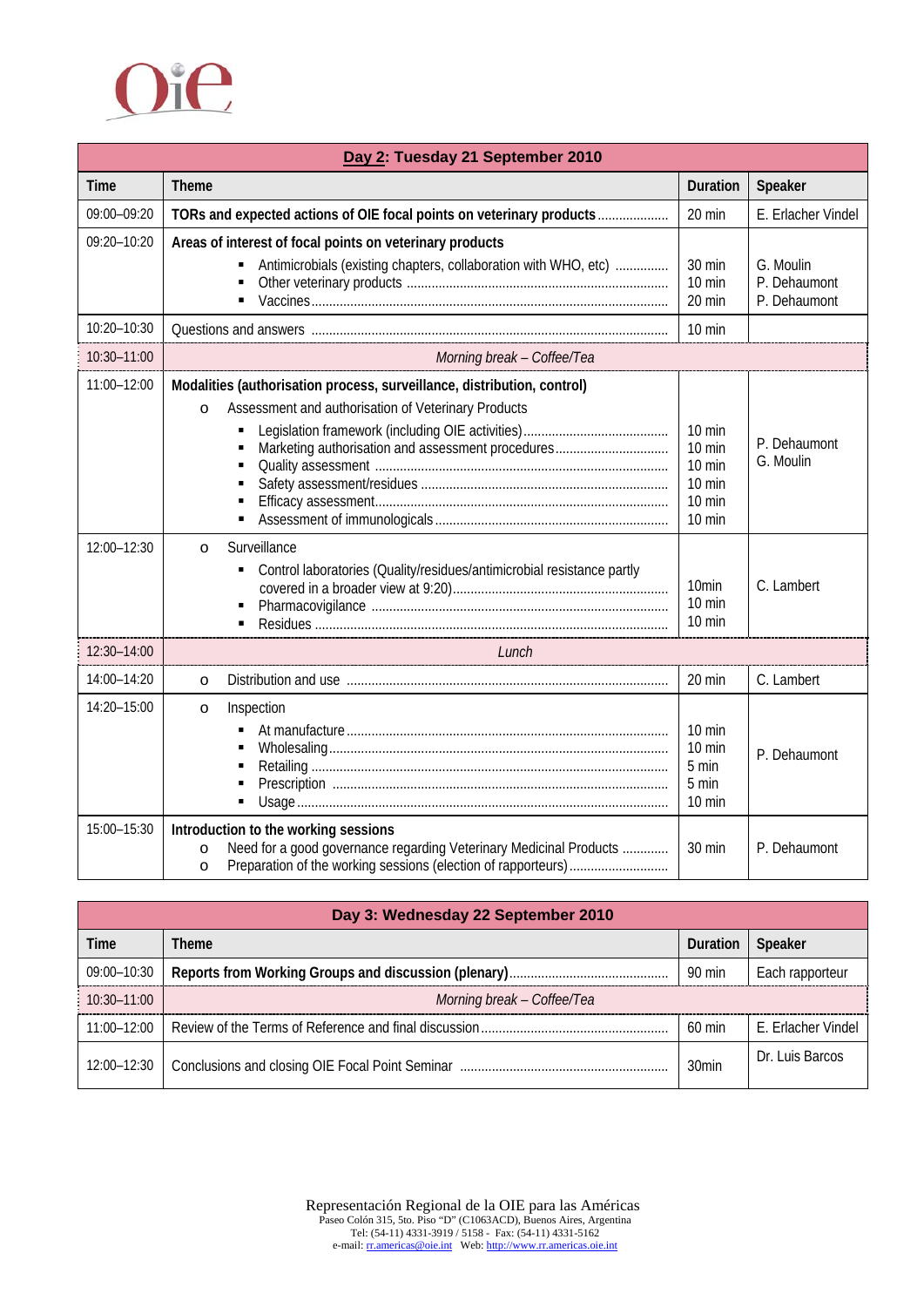



## **XVI Seminar on Harmonization of Registration and Control of Veterinary Medicines - CAMEVET**

#### **Cartagena de Indias, Republic of Colombia, 22 – 24 september 2010**

| Day 1: Wednesday 22 September 2010 |                                                                                                                                                                                                                                                      |                  |                                                                  |
|------------------------------------|------------------------------------------------------------------------------------------------------------------------------------------------------------------------------------------------------------------------------------------------------|------------------|------------------------------------------------------------------|
| Time                               | <b>Theme</b>                                                                                                                                                                                                                                         | Duration         | Speaker                                                          |
| 10:00-14:00                        | <b>Registration of participants</b>                                                                                                                                                                                                                  |                  |                                                                  |
| 14:00-15:30                        | Assumption of the Presidency and Vice-Presidency charges                                                                                                                                                                                             | 90 min           |                                                                  |
|                                    | Seminar opening speeches<br>OIE Regional Representative<br>$\circ$<br>Veterinary Industry Representative<br>O                                                                                                                                        |                  | TBD                                                              |
|                                    | Colombia Official Representative<br>O                                                                                                                                                                                                                |                  |                                                                  |
| 15:30-16:00                        | Coffee Break                                                                                                                                                                                                                                         |                  |                                                                  |
|                                    | I Session - CAMEVET relations                                                                                                                                                                                                                        |                  |                                                                  |
|                                    | Implementation of the guidelines harmonized by the Committee                                                                                                                                                                                         |                  |                                                                  |
| $16:00 - 17:00$                    | Procedures for the participation of CAMEVET in the proposals for the creation and<br>modification of OIE Standards<br>Presentation of the Report of the OIE General Session.<br>Responsibilities of CAMEVET in the follow-up of the discussed topics | 60 min           | <b>TBD</b><br>OIE Regional<br>Representation for the<br>Americas |
| 17:00-17:30                        | Results of the participation in the OIE Conference on Veterinary Medicinal Products in<br>the Middle East "Towards harmonization and improvement of registration, distribution                                                                       | $30 \text{ min}$ | Dr. M. Minassian<br>Secretary - CAMEVET                          |

| Day 2: Thursday 23 September 2010 |                                                                                     |          |                                                     |
|-----------------------------------|-------------------------------------------------------------------------------------|----------|-----------------------------------------------------|
| Time                              | <b>Theme</b>                                                                        | Duration | Speaker                                             |
|                                   | I Session (Continued)                                                               |          |                                                     |
| 09:00-09:45                       |                                                                                     | 45 min   | Dr. E. Argento<br><b>CAMEVET Executive</b><br>Board |
| 09:45-10:15                       | State of implementation of harmonized documents in Member Countries                 | 45 min   | Dr. M. Minassian<br>Secretary - CAMEVET             |
| $10:15 - 10:45$                   | Coffee Break                                                                        |          |                                                     |
| 10:45-11:15                       |                                                                                     | 45 min   | TBD                                                 |
| 11:15-11:45                       | Conclussions of the Workshop for OIE National Focal Points for Veterinary Products. | 45 min   | <b>TBD</b>                                          |
| 11:45-13:00                       | Discussion.                                                                         | 75 min   | Official and private<br>sector representatives      |
| $13:00-14:30$                     | Lunch                                                                               |          |                                                     |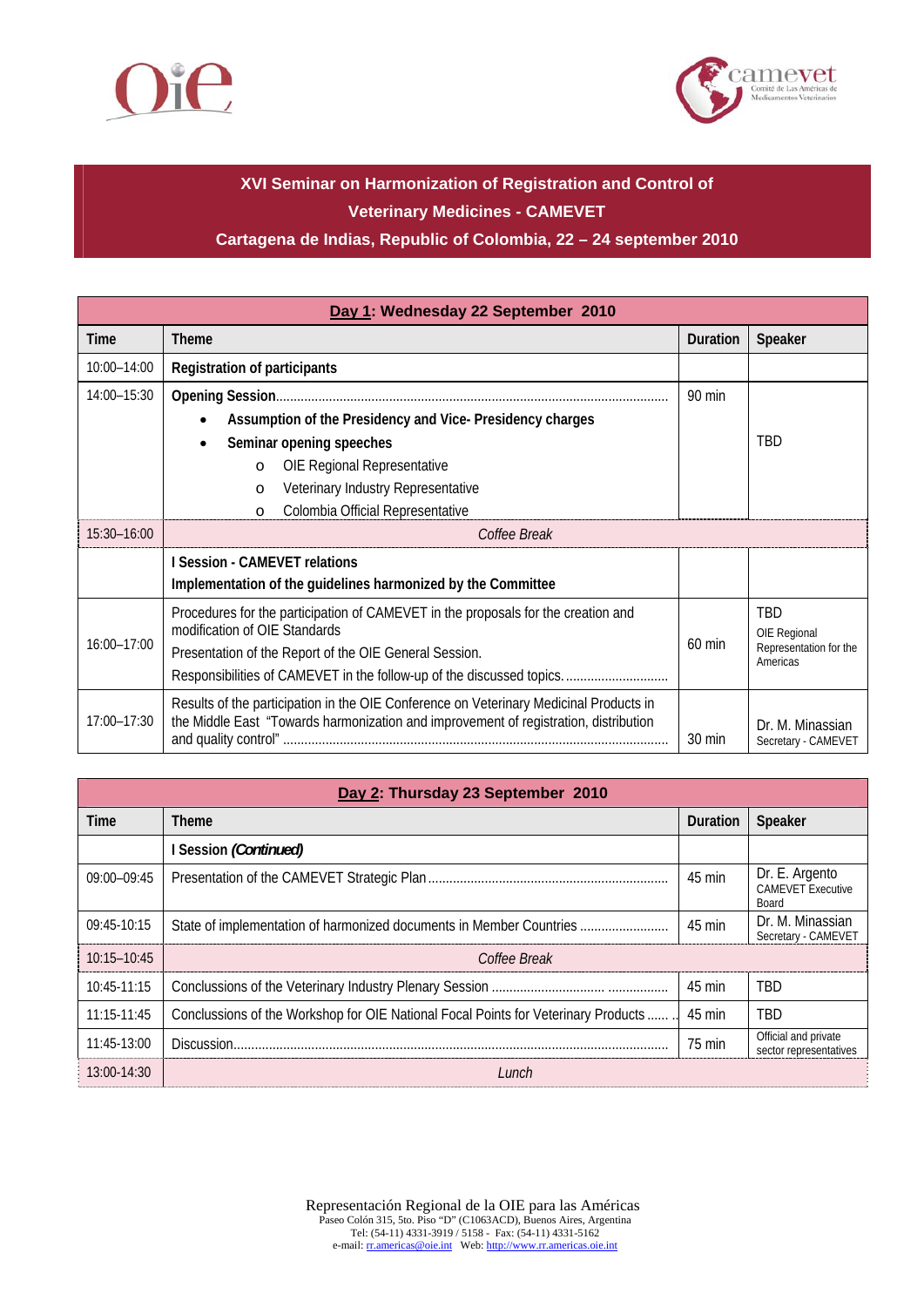



| Day 2: Thursday 23 September 2010 |                                                                                                                                         |                  |                                       |
|-----------------------------------|-----------------------------------------------------------------------------------------------------------------------------------------|------------------|---------------------------------------|
| Time                              | <b>Theme</b>                                                                                                                            | Duration         | Speaker                               |
|                                   | <b>Il Session - Working Papers</b>                                                                                                      |                  |                                       |
| 14:30-15:00                       | Guideline for the registration of veterinary phytotherapeutical products<br>Presentation of the working paper                           | 30 min           | Dr. Cristina<br><b>Fischer Regner</b> |
| 15:00-15:30                       | Presentation of the working paper                                                                                                       | 30 min           | <b>TBD</b>                            |
| 15:30-16:00                       | Coffee Break                                                                                                                            |                  |                                       |
| 16:00-16:30                       |                                                                                                                                         | 30 min           | <b>TBD</b>                            |
| $16:30 - 17:00$                   | Good Manufacture Practices for ectoparasiticide veterinary products<br>Presentation of the final document developed by the ad-hoc group | 30 min           | Dr. C. Francia -<br>CAPROVE           |
| 17:00-17:30                       | Guidelines for efficacy testing for antiparasitic products - Ruminants and swine<br>Presentation of the revised document                | $30 \text{ min}$ | <b>TBD</b>                            |

| Day 3: Friday 24 September 2010 |                                                                                                                                                                             |          |                                          |
|---------------------------------|-----------------------------------------------------------------------------------------------------------------------------------------------------------------------------|----------|------------------------------------------|
| Time                            | <b>Theme</b>                                                                                                                                                                | Duration | Speaker                                  |
|                                 | Il Session (Continued)                                                                                                                                                      |          |                                          |
| 09:00-09:45                     | Guideline for the registration of biotechnologically obtained subunit immunogens                                                                                            | 45 min   | <b>TBD</b>                               |
| 09:45-10:30                     |                                                                                                                                                                             | 45 min   | <b>TBD</b>                               |
| 10:30-11:00                     | Coffee Break                                                                                                                                                                |          |                                          |
| 11:00-11:45                     |                                                                                                                                                                             | 45 min   | <b>TBD</b>                               |
| 11:45-12:15                     | Good Distribution and Commercialization Practices for veterinary products<br>Presentation of the working paper                                                              | 45 min   | Milson da Silva<br>Pereira (SINDAN)      |
| 12:15-13:00                     | Presentation of the working paper                                                                                                                                           | 45 min   | Dr. H. Cifuentes<br>Squerra<br>(APROVET) |
| 13:00-14:30                     | Lunch                                                                                                                                                                       |          |                                          |
|                                 | <b>III Session - Technical Presentations</b>                                                                                                                                |          |                                          |
| 14:30-15:30                     | (To be defined)                                                                                                                                                             |          | <b>TBD</b>                               |
|                                 | IV Session - Conclusions and recommendations                                                                                                                                |          |                                          |
| 15:30-16:15                     | Presentation of training activities to be carried out by CAMEVET<br>Approval of the proposal on location for next Seminars.<br>Expenses report, financial status and budget | 45 min   |                                          |
| 16:15-16:45                     | Coffee Break                                                                                                                                                                |          |                                          |
| 16:45-17:45                     | Conclussions and reccomendations. Approval of the final document                                                                                                            | 45 min   |                                          |
| 17:45                           | Awards for Committee participants<br>Closing of the Seminar                                                                                                                 |          |                                          |
|                                 |                                                                                                                                                                             |          |                                          |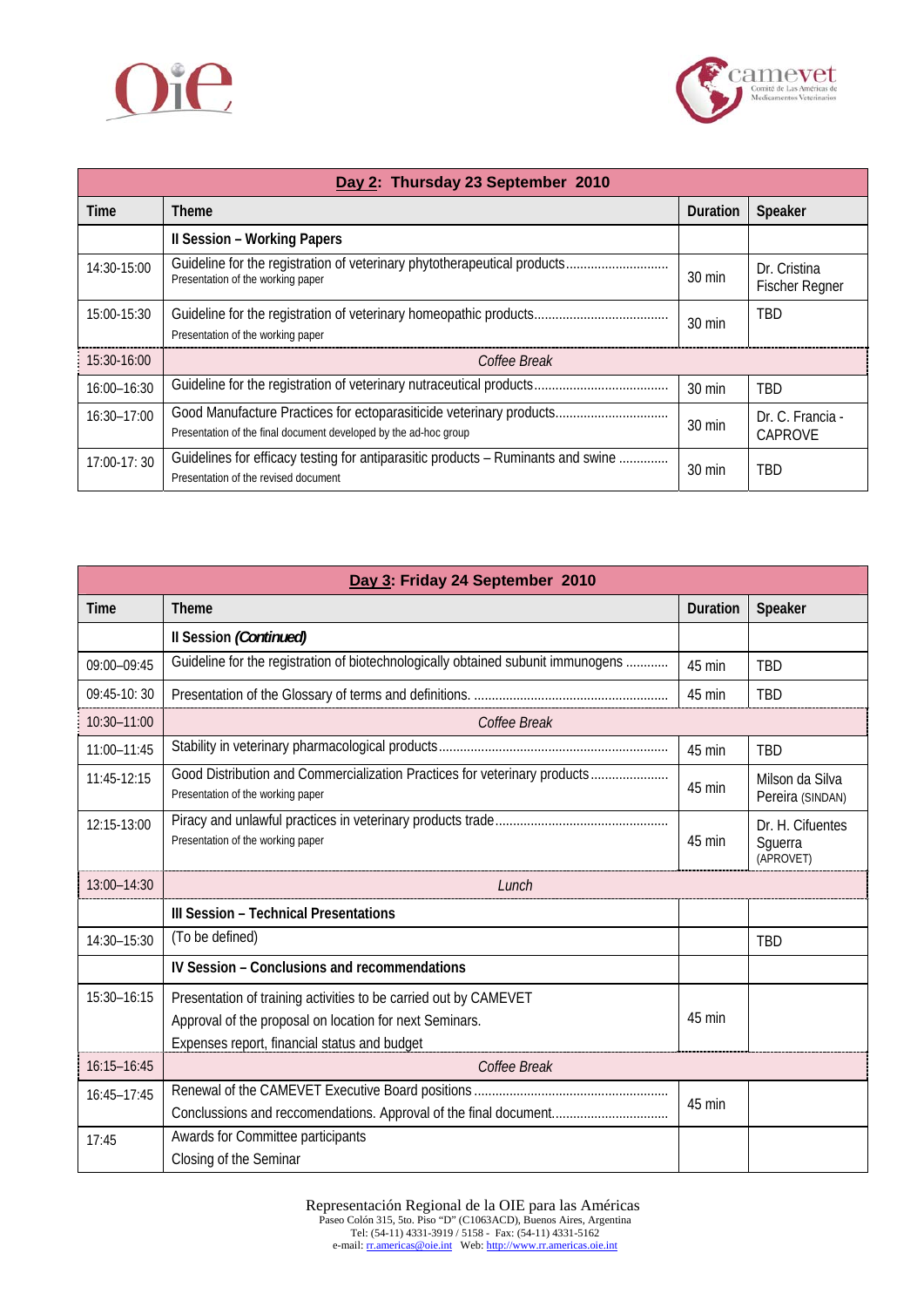



#### **Parallel Activities related to the event**

|                     | <b>Monday 20 September 2010</b> |
|---------------------|---------------------------------|
| $\frac{1}{2}$ 20:00 | <b>Official Cocktail</b>        |

| <b>Tuesday 21 September 2010</b> |                                                                                                                                                                                                                                                             |  |
|----------------------------------|-------------------------------------------------------------------------------------------------------------------------------------------------------------------------------------------------------------------------------------------------------------|--|
| Time                             | Theme                                                                                                                                                                                                                                                       |  |
| 8:00-14:00                       | Plenary Session of the Veterinary Industry<br>Meeting for the representatives of the Associations and the participant companies, with the purpose of the exchange of<br>proposals related to the CAMEVET activities and the production of a position paper. |  |
| 14:00                            | <b>Veterinary Industry Business Meeting</b><br>Business meeting for the veterinary industry participants.                                                                                                                                                   |  |

| <b>Saturday 25 September 2010</b> |                                      |  |
|-----------------------------------|--------------------------------------|--|
| Time                              | <b>Theme</b>                         |  |
| 8:30-17:30                        | FDA/USDA Workshop (See annex agenda) |  |

#### **Other relevant information**

Translation services (English – Spanish) shall be provided.

#### Venue information

Seminar shall be held at Hotel Hilton Cartagena Avenida Almirante Brion, El Laguito, Cartagena, Colombia 1774 Tel: 57-5-6650660 Fax: 57-5-6652211

The list of alternative hotels and the contact information for reservations is available at the Colombian Agriculture and Livestock Institute (ICA) webpage, www.ica.gov.co

#### **Transportation**

Official transportation for the event shall be provided by Avianca, offering special fares for the participants. For more information on the discounts available and flight reservations, please contact the ICA webpage.

#### **Registration**

Registration fee is 200 US Dollars, to be paid at the beginning of the Seminar. The registration shall be free of charge for Government representatives.

Pre-registration for the Seminar is recommended, with no charge. Please confirm your participation by contacting the OIE Regional Representation for the Americas, tel/fax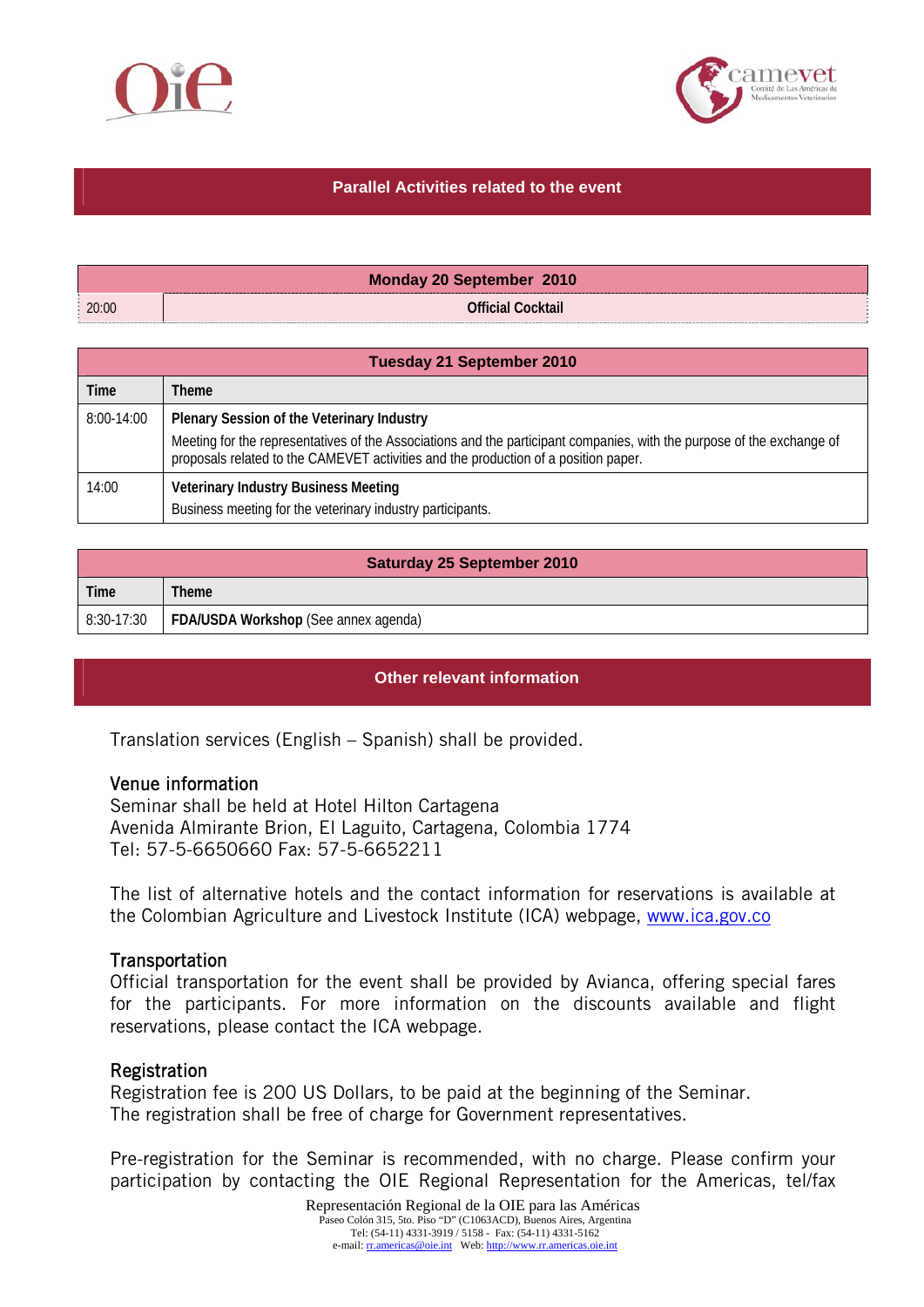



(54-11) 4331-3919/4939/5158/5162/5165, or e-mail to rr.americas@oie.int, with copy to Dr. Martín Minassian, CAMEVET Secretary, secretaria@camevet.org. Pre-registration can also be made through the ICA website.

Hotel booking is not included in the Seminar registration.

More information and updates for this Agenda will be also available at the OIE Regional Representation and ICA web sites. http://www.rr-americas.oie.int/es/proyectos/es\_camevet.htm www.ica.gov.co

#### Important – Visas for entering the Republic of Colombia

The Republic of Colombia requires an entrance permit for certain countries, for which the consult to the Republic of Colombia Foreign Relations Ministry or their consular delegations is recommended.

Listing of countries and requirements for migration procedures are available at the webpage http://www.cancilleria.gov.co/.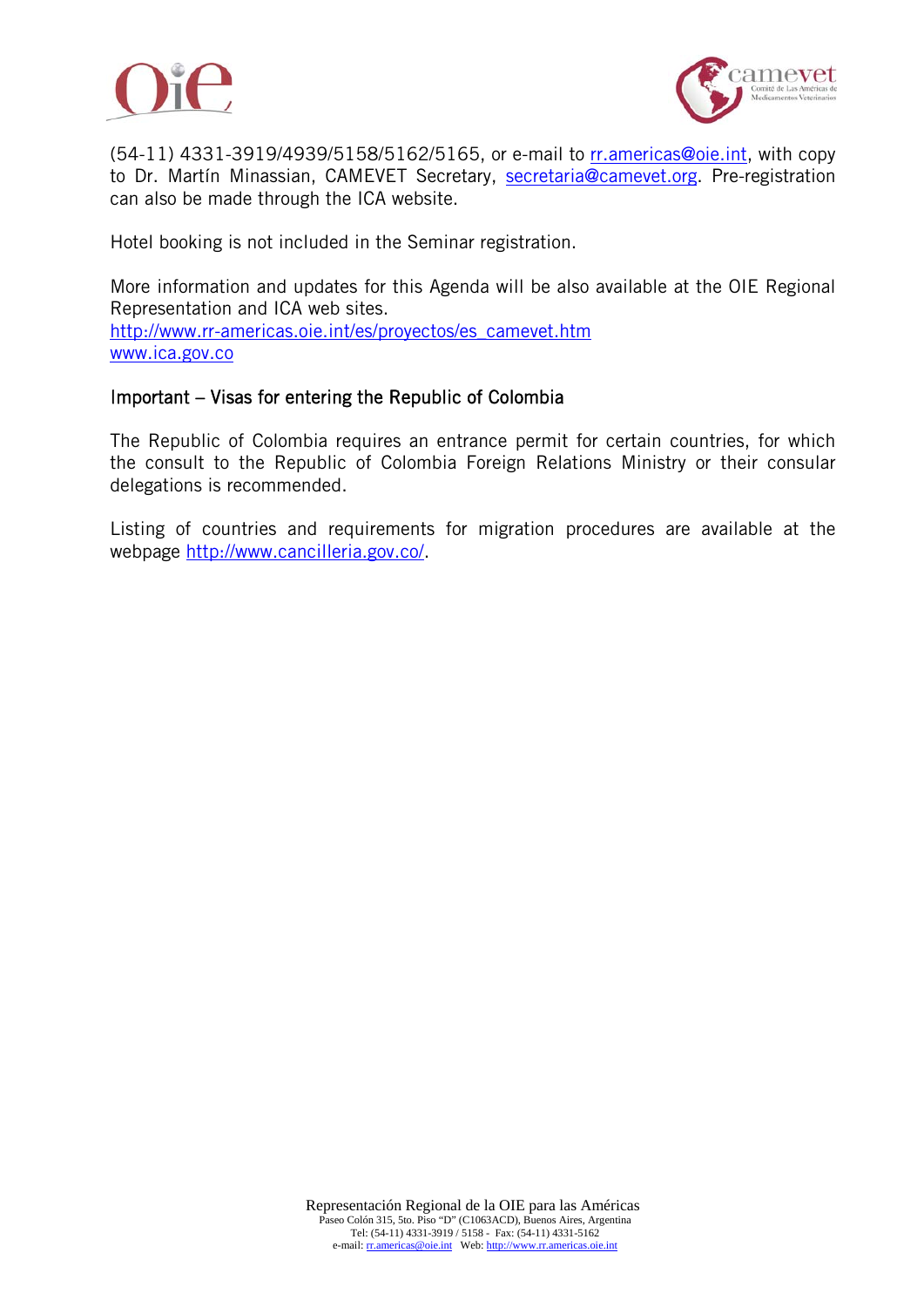

### **Plenary Session of the Veterinary Industry Tuesday 21 September 2010**

| Time       | Theme                                                                                                 | Coordinador      |
|------------|-------------------------------------------------------------------------------------------------------|------------------|
| 8:00-14:00 | <b>CAMEVET achievements</b><br>Presentation of the CAMEVET Harmonized Documents to the OIE Scientific |                  |
|            | Committee                                                                                             |                  |
|            | Problems in the marketing of veterinary products                                                      |                  |
|            | Unregistered products                                                                                 |                  |
|            | Illegal markets                                                                                       |                  |
|            | Lack of controls                                                                                      |                  |
|            | Unfair competition                                                                                    | (to be designed) |
|            | Overlapping rules issued by different agencies                                                        |                  |
|            | Requirements for traceability systems implementation                                                  |                  |
|            | <b>Analytical Techniques</b>                                                                          |                  |
|            | Product - Package Interaction                                                                         |                  |
|            | Closing and conclussions                                                                              |                  |

### **Veterinary Industry Business Meeting Tuesday 21 September 2010**

| Time  | Theme                                                      |
|-------|------------------------------------------------------------|
| 14:00 | Veterinary Industry Business Meeting                       |
|       | Business meeting for the veterinary industry participants. |